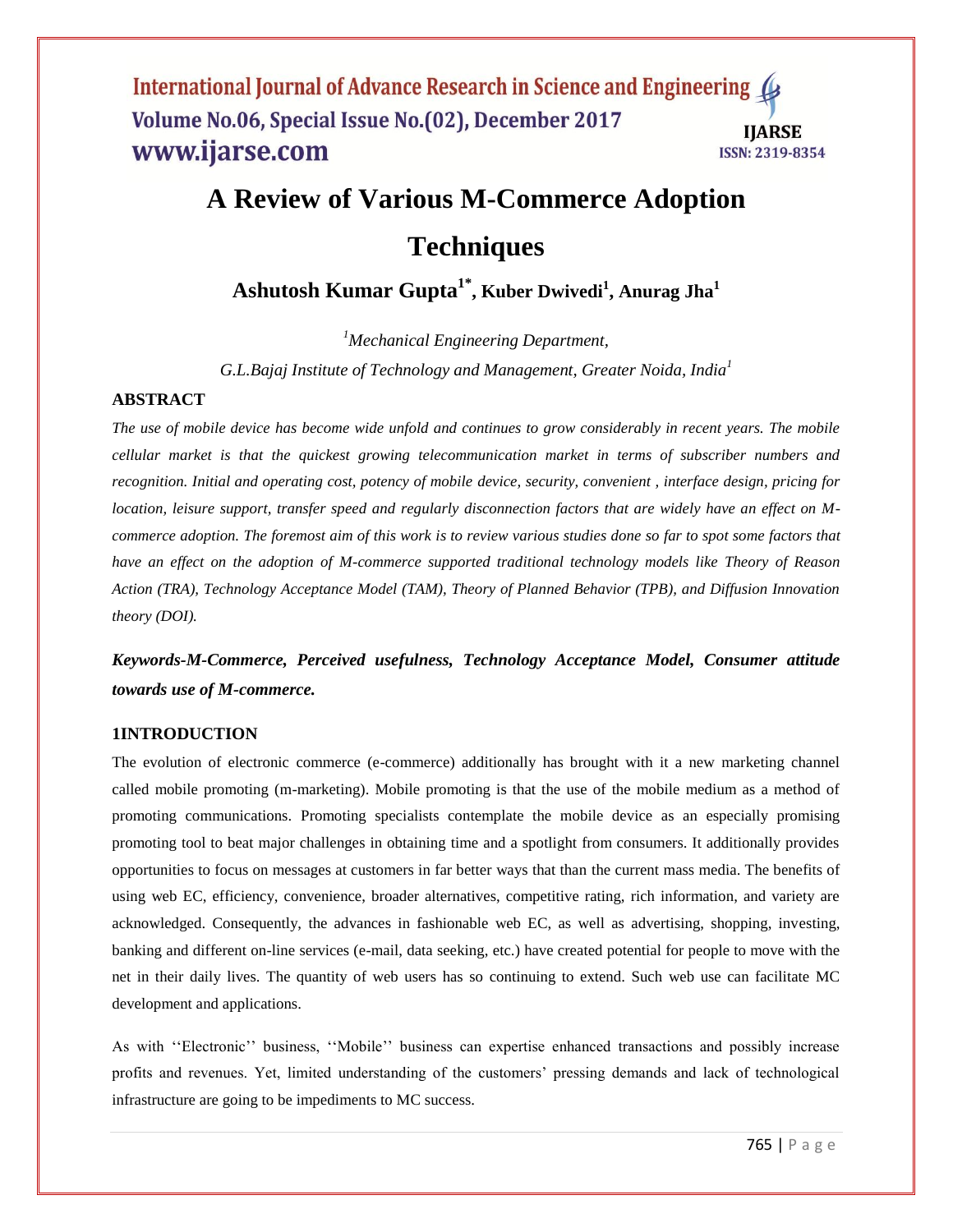# **II. LITERATURE REVIEW**

Some of the very important paper related to analysis for improvement of heat transfers are reviewed and mentioned here.

**Matthew S. Eastin et al (2016) [18]** they have investigated usually understood privacy issues like collection, control, awareness, unauthorized secondary use, improper access and a new tailored dimension of location following, trust in mobile advertisers, and attitudes toward mobile commerce, to predict mobile commerce engagement by utilize the theoretical foundation of communication privacy management (CPM), and supported that management, unauthorized access, trust in mobile advertisers, and attitude toward mobile commerce considerably predicted 43rd of the variance in mobile commerce activity.

**WengOnn Lee et al (2016) [19]** they have examined the relationships between e-service quality dimensions of potency, system convenience, fulfillment and privacy, and relationship quality dimensions of satisfaction, trust and commitment with customer loyalty in mobile commerce services by using the Structural Equation Modeling (SEM) technique. The result contributed considerably in filling up the data gap concerning the determinants of client loyalty in mobile commerce services. they have also assist mobile commerce service suppliers, marketers and managers in their higher cognitive process as well as up their profitableness, product and services.

**DakshataArgade et al. (2015) [17]** they have thought of a system, referred to as Mobile Commerce Predictor (MCP), for mining and prediction of mobile user behaviors underneath the context of mobile commerce. the most objective of this framework is to predict future m-commerce behaviour of the user on the premise of his current group action. They have also present results of applying this strategy to transaction information obtained from sample information (i.e. journey Works) that shows effectiveness of the strategy over existing ones.

**MehrbakhshNilashiet. al (2015) [20]** they have revealed the real importance level of trust factors on customers 'trust and decision making in choosing the appropriate trustworthy web site by using Analytic Network method (ANP) from the Multi-Criteria decision making (MCDM) approaches and fuzzy logic from AI (AI) approaches and terminated that decision-making system helps shopping websites managers and service suppliers to establish the trust level of their websites and adequately enable them to enhance the web site quality.

**Geoffrey doctor Tanakinjal (2012) [8]** they have investigated to explores the connection between technical information, perceived risk and also the innovation characteristics for the adoption of mobile selling and that they found during this analysis is that not all innovation characteristics (i.e. relative advantage and complexity) will be used to form a favourable or unfavourable perspective towards the innovation.

**RahmathSafeena,, et al (2011) [12]** they have considered 5 factors perceived quality, perceived easy use, subjective norm, and shopper awareness regarding mobile banking and perceived risks related to mobile banking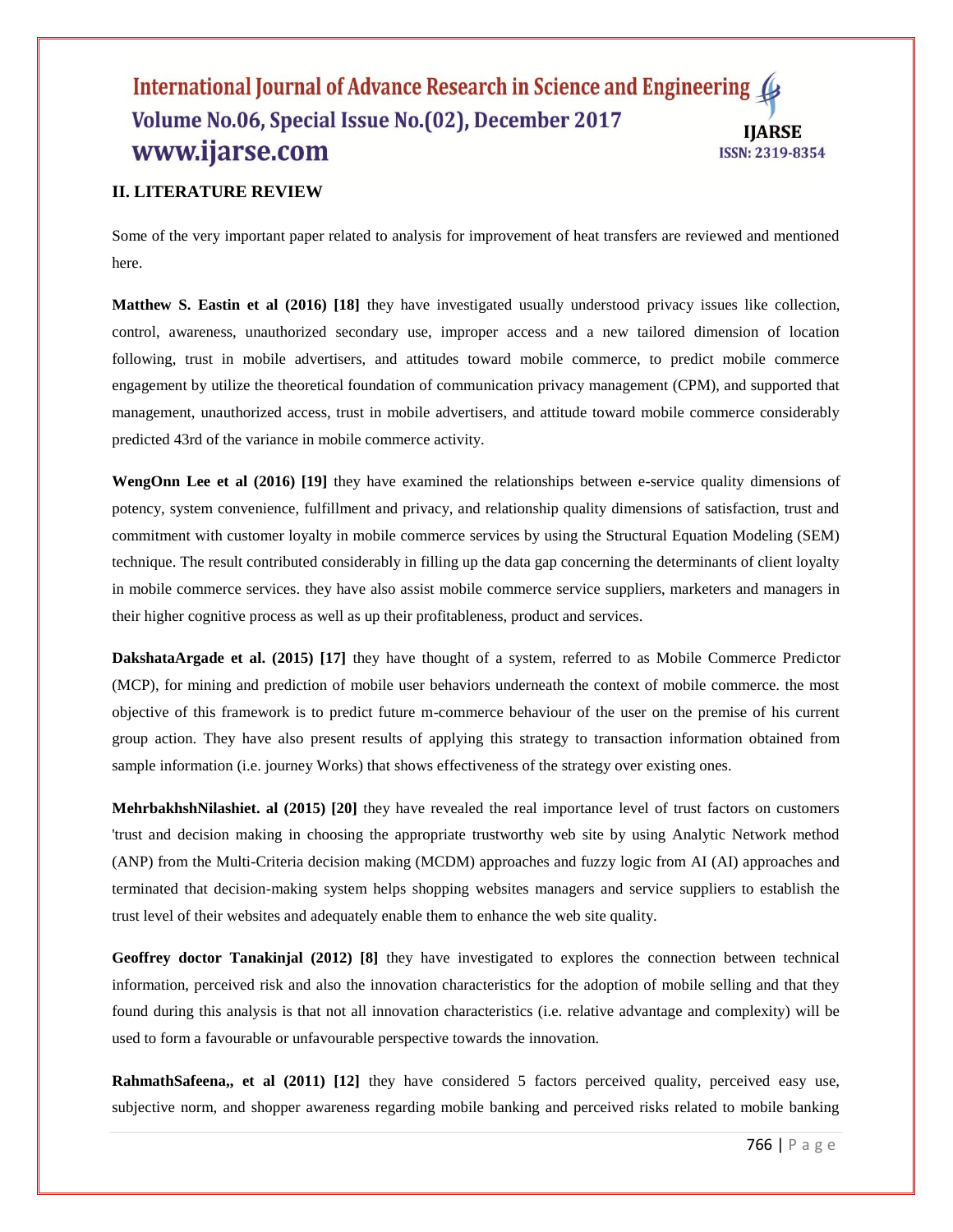and points out that these factors have a robust and positive impact on customers to just accept mobile banking industry.

**A.H.M. SaifullahSadiet. al. (2011) [13]** they have studied to spot some factors that have an effect on the adoption of Commerce in malaysia based on traditional technology models like Theory of Reason Action (TRA), Theory of Planned Behavior (TPB), Technology Acceptance Model (TAM) and Diffusion Innovation theory (DOI). During this analysis, an exploratory correlational analysis was conducted on different measures to spot the underlying factors influencing the adoption of M-commerce and revealed that all the 13 factors were statistically vital and may have an effect on the adoption of m-commerce.

**PoulcheriaBenou (2010) [10]** they must be ready to adapt their interface, services and content towards a particular context. this can be the challenge address in this paper, through an abstract model that features a transparent and formal definition of context, and also the depiction of its specific characteristics as information, additionally a technique for its determination and also the presentation of an extension of class diagrams of UML for its illustration, all of them tailored to the special nature of mobile commerce applications.

**Judy van Biljon, et al. (2007)** [4] they have investigates technology adoption models as a technique to match itinerant style to users technological desires and expectations. supported the literature study we tend to integrate three existing technology adoption models so judge the planned model with interviews and a survey. They contribute a model for representing the factors that influence itinerant adoption.

**Harry Bouwman (2007) [5]** they have mentioned the importance of understanding the role of (physical, cognitive, security and economic) barriers and advantages (perceived recreation price and perceived flexibility) of mobile services yet because the role that useful variations of mobile service bundles play within the method of actual and future use of those bundles and that they have based that understanding the particular and future use is simply doable once the subtleties of the precise bundles, i.e. the characteristics of the concerned services, area unit taken into consideration.

**Tariq Bhatti (2007)** [6] they have given an extended technology acceptance model that integrates innovation diffusion theory to analyze what confirm user mobile commerce acceptance. This paper models the factors relationships like perceived quality, perceived easy use, personal originality, subjective norms, behavioural management and intention to adopt mobile commerce. the bulk of positive relationships between perceived easy use, subjective norms, behavioural management and intention to adopt area unit supported by empirical knowledge. Results additionally reveal that behavioural management and subjective norms influence perceived easy use that affects then their adoption intention.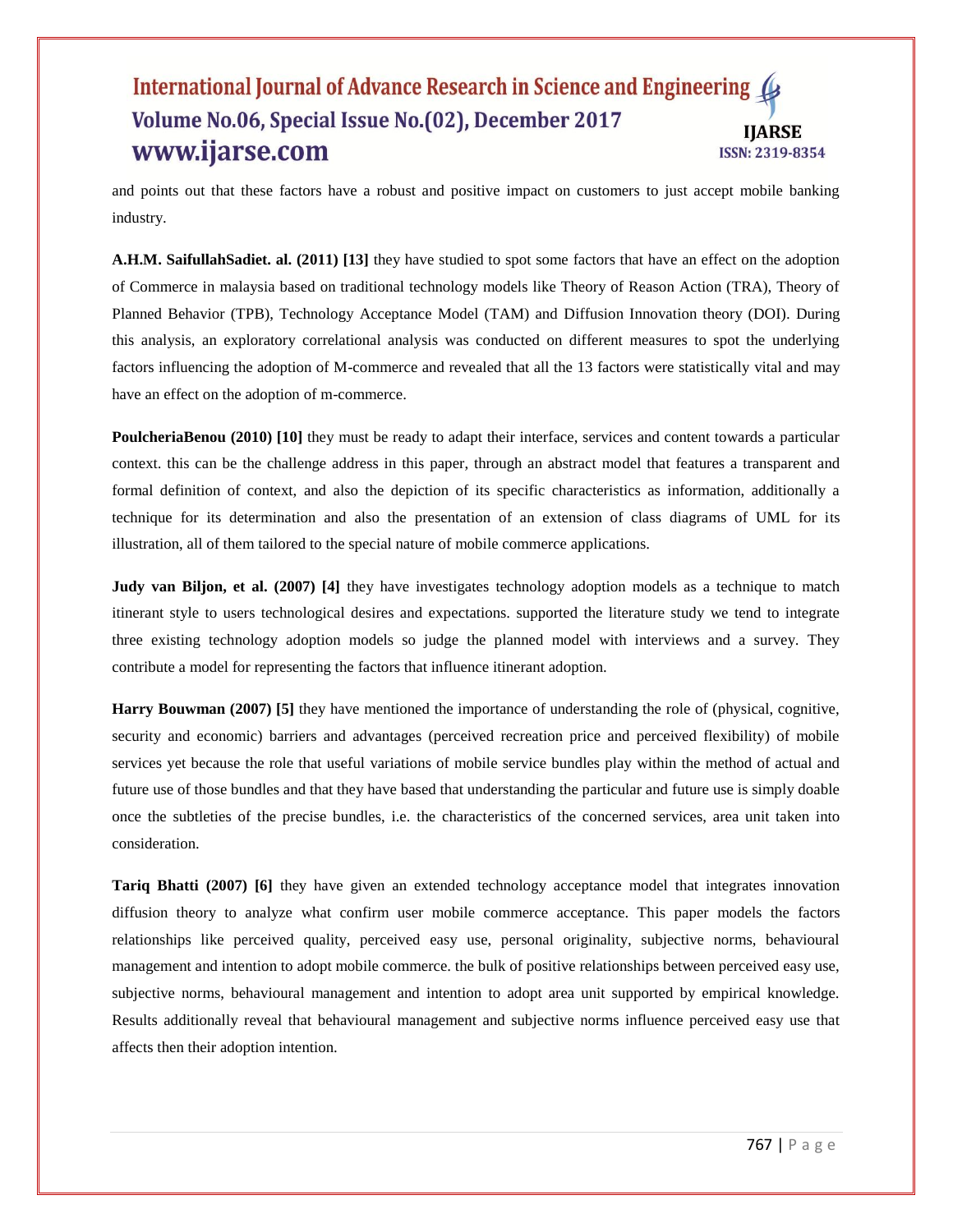**HaiqiFeng et al. (2006) [3]** they have explore and establish the key factors for with success implementing mobile commerce in businesses. we tend to initial offer an end-user perspective of mobile commerce so a value-add-based acceptance model is planned supported the analysis. a group of things, that is deemed to absolutely have an effect on the success, was known, and a theoretical framework of CSF is given.

**NiinaMallat et al (2006) [16]** they have presented results from a study of mobile ticketing service acceptance publically transportation and prompt that quality and advantages of the mobile ticketing service are perceived otherwise in several use things which use scenario contains an important result on use intention also the results indicate that traditional adoption models ought to be increased with the employment scenario and quality constructs to raised perceive and justify the particular factors, that confirm the employment of mobile services.

**Jen-Her Wu et al (2005) [1] This study presents an extended technology acceptance model (TAM) that integrates** innovation diffusion theory, perceived risk and value into the tam to analyze what determines user mobile commerce (MC) acceptance and based that each one variables except perceived easy use considerably affected users" behavioural intent. Among them, the compatibility had the foremost vital influence. Moreover, a striking, and somewhat puzzling finding was the positive influence of perceived risk on behavioural intention to use.

**Kenneth C.C. principle (2005) [2]** they have done analysis to explores however Singaporeans are influenced to adopt the M-commerce by Technology Acceptance Model (TAM) to look at factors affecting Singaporean attitudes toward this rising mobile technology and applications and it's based that shopper originality, past adoption behavior, technology cluster adoption, age, and gender have an effect on their adoption behavior. Results from multiple correlation analyses any reveal that male respondents tend to perceived M-commerce favourably.

**KengSiau, (2004) [11]** they have targeted to grasp trust in mobile commerce and to spot factors that are necessary for trust development. The analysis builds on Siau and Shen"s framework that depicts 2 key factors influencing trust in mobile commerce. This analysis not solely validates and expands on the present framework, however additionally provides an distended abstract model for future analysis.

**Kwok-Yan Lam et al (2003) [9]** they described a light-weight security mechanism for shielding electronic transactions conducted over the mobile platform. During typical mobile computing surroundings, one or a lot of the transacting parties" area unit supported some wireless hand-held devices. This analysis is a component of our effort in planning security infrastructure for electronic commerce systems that extend from the wired to the wireless net. A light-weight mechanism was designed to fulfill the protection desires in face of the resource constraints. The planned mechanism is proved to be sensible in real readying setting.

**UpkarVarshney et al (2002) [7]** they have mentioned that a way to with success outline, architect, and implement the mandatory hardware/software infrastructure in support of mobile commerce. Also, to form mobile commerce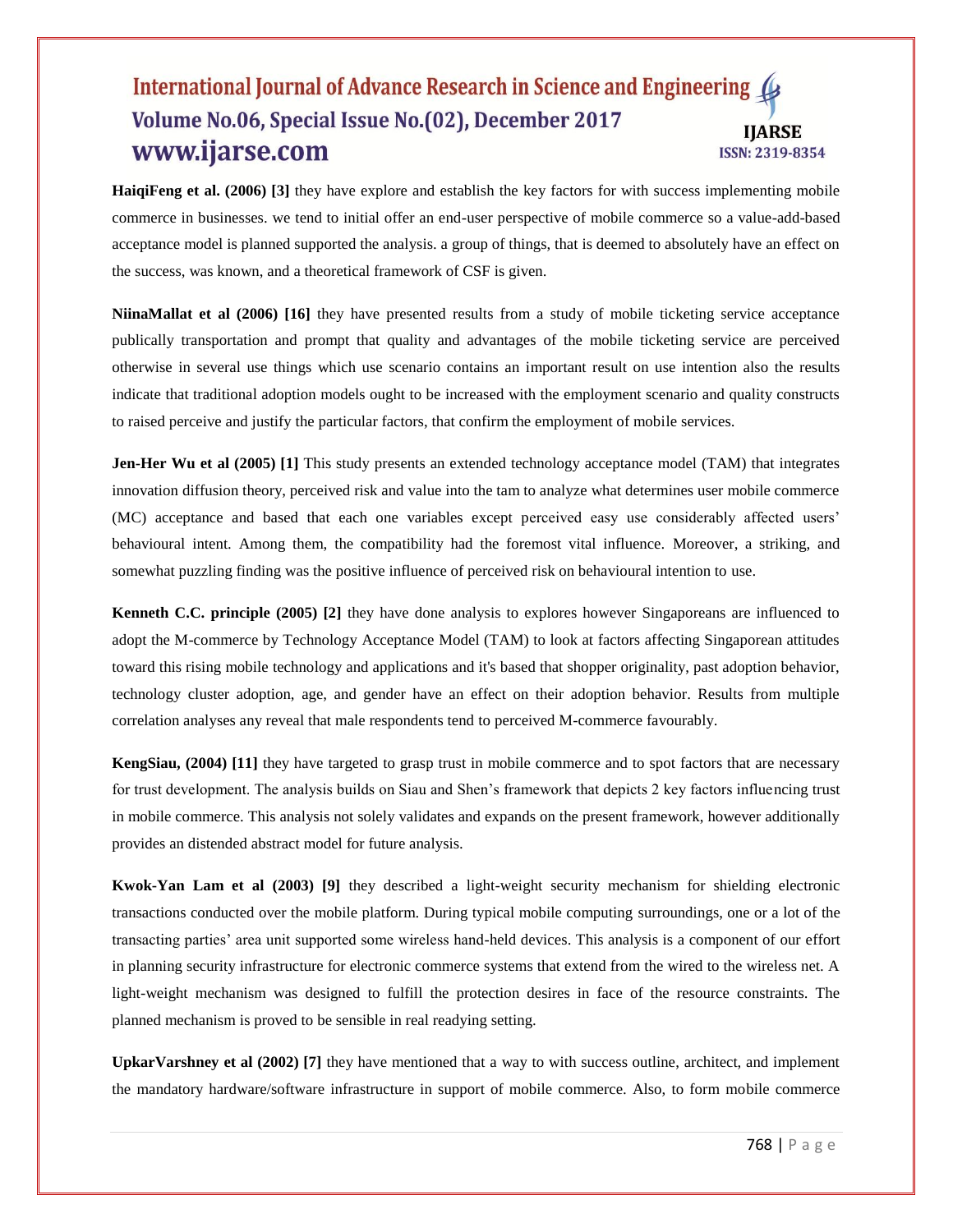applications a reality, we tend to address networking needs, discuss support from wireless carriers, and present some open analysis issues.

**Adam P. Vrechopoulos et al (2002) [14]** they have centered on the investigation of client attitudes and behaviors against mobile commerce in Europe, towards identifying the important success factors for fast its diffusion during this explicit market and it absolutely was found that mobile commerce penetration in Europe is on its infancy. However, up mobile devices, planning a lot of easy shopping interfaces, developing effective applications and services, along with reducing costs, influencing opinion leaders and determination security, bandwidth and coverage issues, represent the important success factors for fast mobile commerce diffusion in Europe.

# **III CONCLUSION**

As a developing technique, the success of M-commerce in India, moreover as alternative elements of the world, still depends on several alternative factors. These factors embody government rules, telecommunications, and infrastructure, selling ways of service suppliers, and also the talents to shield client privacy and transaction security. There are some serious boundaries to our analysis is that we didn't embody socio-demographic variables in our exploration. There are several ideas and variables that we could have enclosed in our analysis and which may be thought of relevant to predicting the particular and future use of mobile services. several investigator haven't targeted variables like gender, age, income, occupation and education, for sensible reasons moreover as earlier experiences with analysis of datasets this is observed from literature survey that

•Sociology, perceived ,entertainment and timeliness has been not covered in majority of the research work in TAM model for developing attitude of customer towards adopting M-Commerce technology.

•Technical knowledge is also a barrier in using M-commerce technology, which has not been reviewed in most of the research papers.

•Behavior control and subjective norms has been not significantly used to developed Perceive usefulness and finally to develop attitude of customer towards the use of M-Commerce in Various model.

# **REFERENCES**

- 1. Matthew S. Eastin, Nancy H. Brinson, Alexandra Doorey, Gary Wilcox "Living in a big data world: Predicting mobile commerce activity through privacy concerns"Computers in Human Behavior 58 (2016) 214-220.
- 2. WengOnnLeea,, Lai Soon Wongb "Determinants of Mobile Commerce Customer Loyalty in Malaysia"Procedia - Social and Behavioral Sciences 224 ( 2016 ) 60 – 67.
- 3. DakshataArgade, HariramChavan ""Improve Accuracy of Prediction of User"s Future M-Commerce Behaviour",Procedia Computer Science 49 (2015 ) 111 – 117.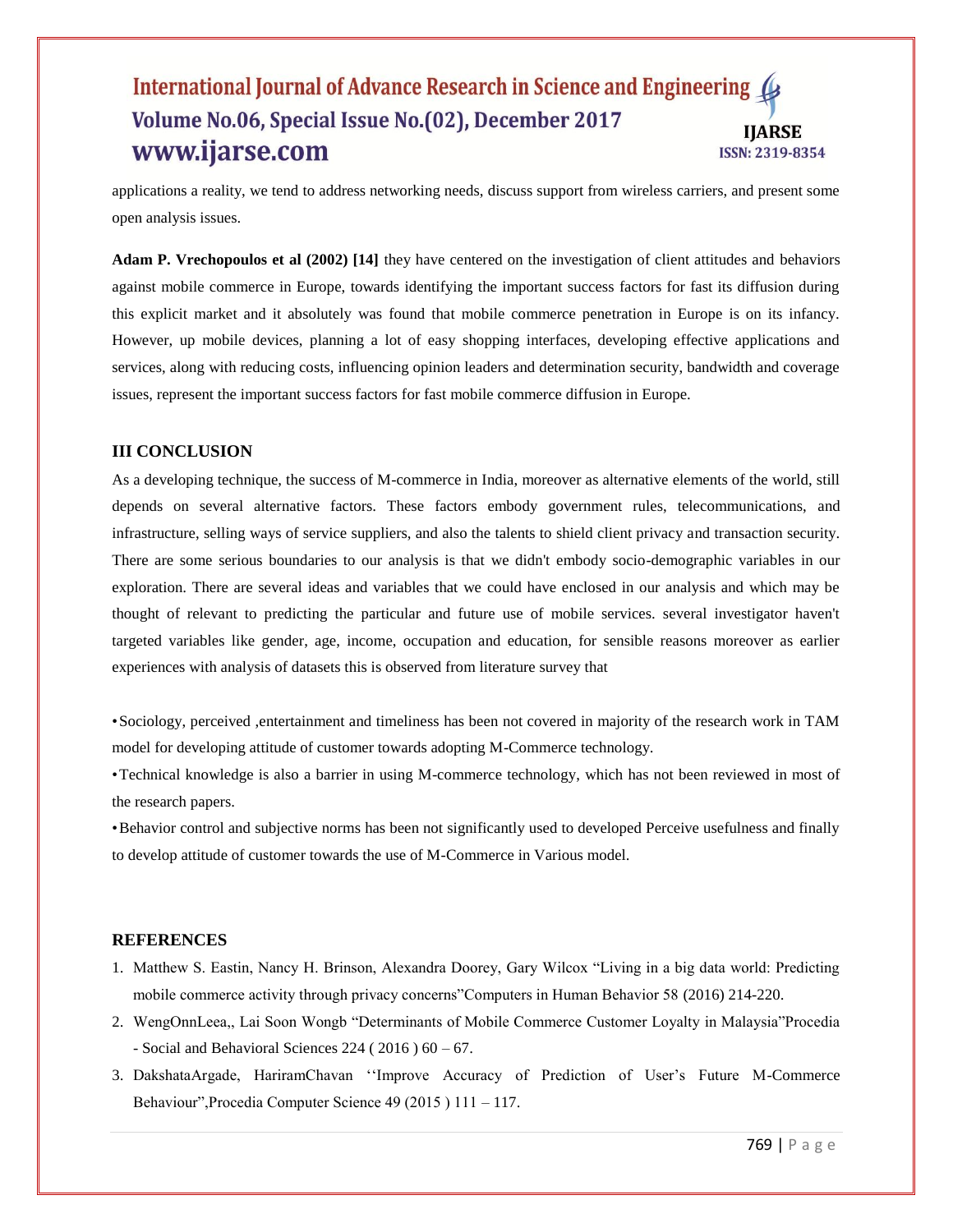- 4. MehrbakhshNilashi, OthmanIbrahim, VahidRezaMirabi ,LeiliEbrahimi ,MojtabaZare, ""The role of Security, Design and Content factors on customer trust in mobile commerce", Journal ofRetailingandConsumerServices26(2015)57-69.
- 5. Geoffrey Harvey Tanakinjal, ""Exploring Technical Knowledge, Perceived Risk and the Innovative Characteristics in the Adoption of Mobile Marketing",American International Journal of Contemporary Research Vol. 2 No. 8; August 2012.
- 6. RahmathSafeena, NisarHundewale, and Abdullah Kamani ""Customer"s Adoption of Mobile-Commerce A Study on Emerging Economy", International Journal of e-Education, e-Business, e-Management and e-Learning, Vol. 1, No. 3, August 2011.
- 7. A.H.M. SaifullahSadi, MohamadFauzanNoordin, ""Factors influencing the adoption of M-commerce: An exploratory", Proceedings of the 2011 International Conference on Industrial Engineering and Operations Management Kuala Lumpur, Malaysia, January 22 – 24, 2011.
- 8. PoulcheriaBenou · Costas Vassilakis,The conceptual model of context for mobile commerce applications,Electron Commer Res (2010) 10: 139–165.
- 9. Judy van Biljon, Paula Kotzé, Modelling the Factors that Influence Mobile Phone Adoption, SAICSIT 2007.
- 10.Harry Bouwman ,ChristerCarlsson Francisco J. Molina-Castillo, Pirkko Walden ""Barriers and drivers in the adoption of current and futuremobile services in Finland", Telematics and Informatics 24 (2007) 145-160.
- 11.Tariq Bhatti ""Exploring Factors Influencing The Adoption Of Mobile Commerce", Proceedings of European and Mediterranean Conference on Information Systems 2007 (EMCIS2007) June 24-26 2007.
- 12.HaiqiFeng, Tamara Hoegler, WolffriedStucky "Exploring the Critical Success Factors for Mobile Commerce"Proceedings of the International Conference on Mobile Business (ICMB"06) 0-7695-2595.
- 13.NiinaMallat, Matti Rossi, VirpiKristiinaTuunainen, AnssiÖörni ""The Impact of Use Situation and Mobility on the Acceptance of Mobile Ticketing Services", Proceedings of the 39th Hawaii International Conference on System Sciences - 2006.
- 14.Jen-Her Wua, Shu-ChingWanga, ""what drives mobile commerce? An empirical evaluation of the revised technology acceptance model", Information & Management 42 (2005) 719–729.
- 15.Kenneth C.C. Yang, "Exploring factors affecting the adoption of mobile commerce in Singapore" Telematics and Informatics 22 (2005) 257–277.
- 16.KengSiau, Hong Sheng and Fiona Nah ""A qualitative investigation on consumer trust in mobile commerce"", Int. J. Electronic Business, Vol. 2, No. 3, 2004.
- 17.KrassiePetrova, ""Mobile Commerce Adoption: EnduserCustomer Views"Proceedings of the 2004 GBATA International Conference" (pp. 604-615). June 2004, Cape Town, South Africa.
- 18.Kwok-Yan Lam, Siu-Leung Chung, Ming Gua, Jia-Guang Sun ""Lightweight security for mobile commerce transactions, Computer Communications 26 (2003) 2052–2060.